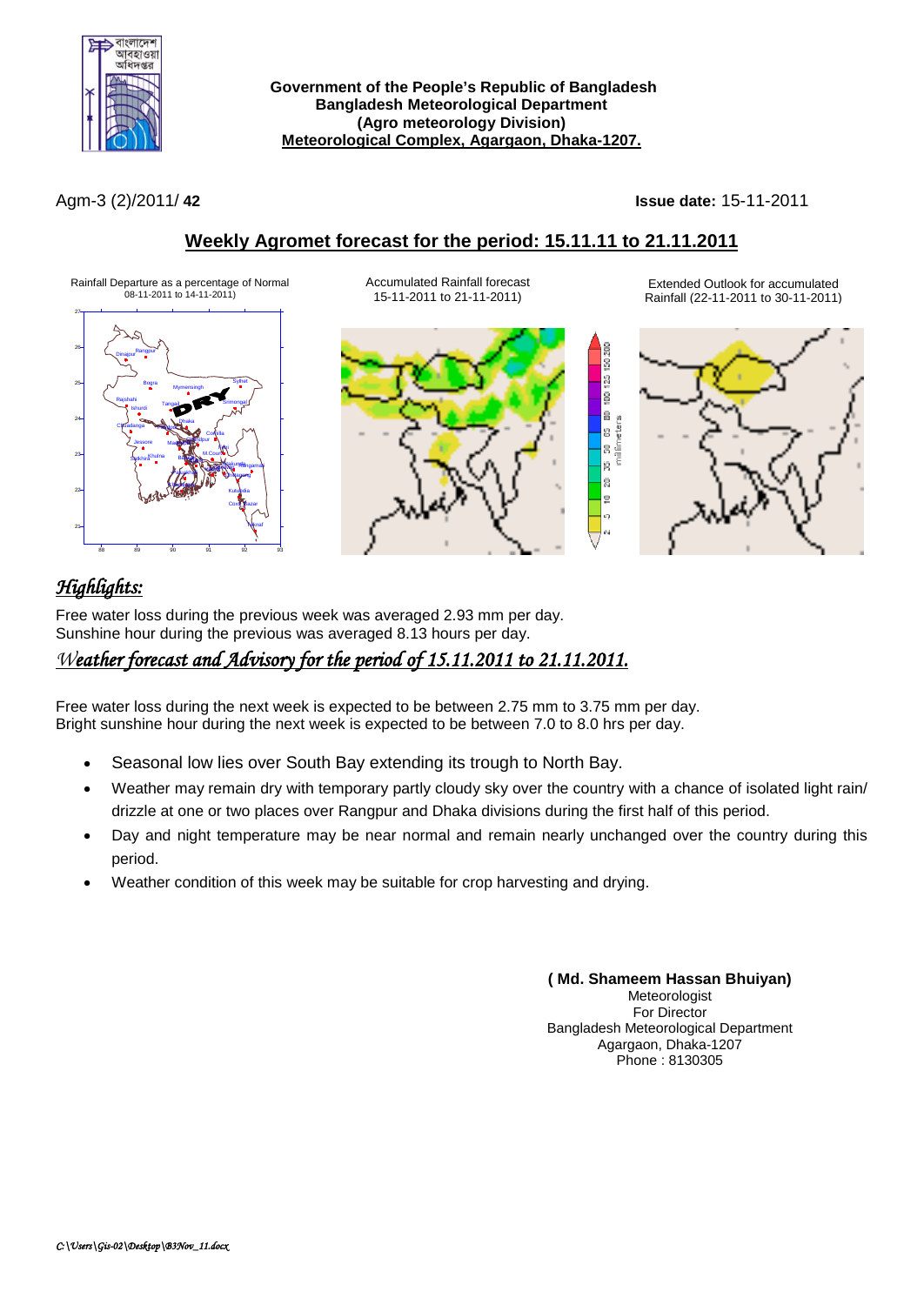# **Bangla Version**

### পূর্বাভাস, সময়: ১৫-১১-২০১১ থেকে ২১-১১-২০১১

Rainfall Departure as a percentage of Normal<br>08-11-2011 to 14-11-2011)



Accumulated Rainfall forecast 15-11-2011 to 21-11-2011)



Extended Outlook for accumulated Rainfall (22-11-2011 to 30-11-2011)



### প্ৰধান বৈশিষ্ট্য সমূহঃ-

গত সপ্তাহের দৈনিক বাম্পীভবনের গড় ২.৯৩ মিঃ মিঃ ছিল। গত সপ্তাহের দৈনিক সূর্যকিরণ কালের গড় ৮.১৩ ঘন্টা ছিল।

### আবহাওয়া পূর্বাভাসঃ- ১৫-১১-২০১১ ইং থেকে ২১-১১-২০১১ ইং পর্যন্ত।

আগামী সপ্তাহের বাষ্পীভবনের দৈনিক গড মান ২.৭৫ মিঃমিঃ থেকে ৩.৭৫ মিঃমিঃ থাকতে পারে। আগামী সপ্তাহের সর্যকিরণকালের দৈনিক গড় মান ৭.০ ঘন্টা থেকে ৮.০ ঘন্টা থাকতে পারে।

- দক্ষিণ বঙ্গোপসাগরে একটি মৌসূমী লঘুচাপ অবস্থান করছে যার বর্ধিতাংশ উত্তর বঙ্গোপসাগর পর্যন্ত বিস্তৃত রয়েছে।
- এ সময়ে আকাশ অস্থায়ীভাবে আংশিক মেঘলাসহ সারা দেশের আবহাওয়া প্রধানতঃ শুষ্ক থাকতে পারে। সেইসাথে এ সপ্তাহের প্রথমার্ধে রংপুর ও ঢাকা বিভাগের দু'এক স্থানে বিচ্ছিন্নভাবে হালকা/গুড়ি গুড়ি বৃষ্টি হতে পারে।
- এ সময়ে সারাদেশের দিন এবং রাতের তাপমাত্রা স্বাভাবিকের কাছাকাছি এবং তা প্রায় অপরিবর্তিত থাকতে পারে।
- এ সপ্তাহের আবহাওয়া ফসল কর্তন এবং শুকানোর উপযোগী থাকতে পারে।

(মোঃ শামীম হাসান ভৃইয়া) আবহাওয়াবিদ পরিচালকের পক্ষে বাংলাদেশ আবহাওয়া অধিদপ্তর, ঢাকা-১২০৭।